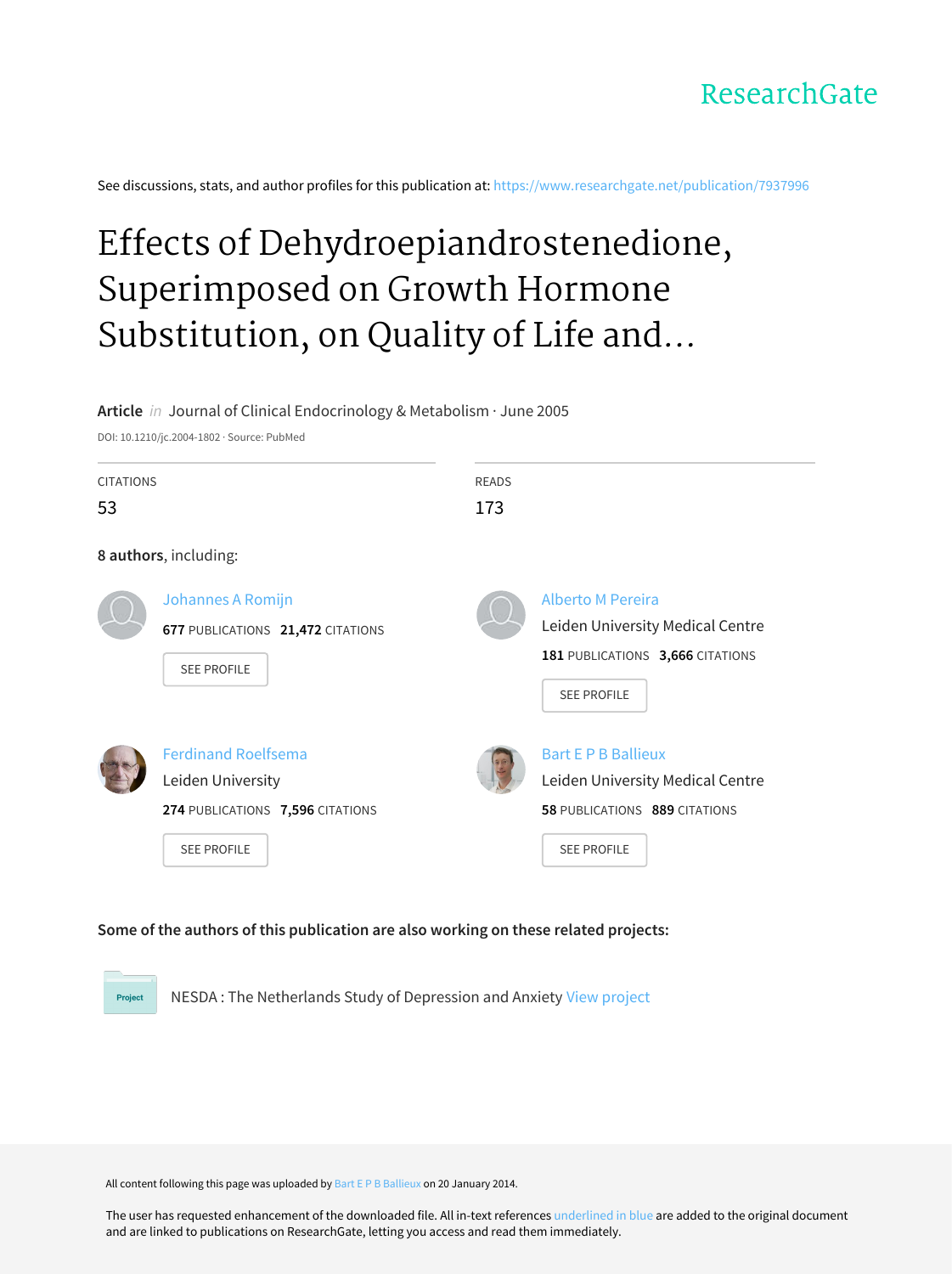# **Effects of Dehydroepiandrostenedione, Superimposed on Growth Hormone Substitution, on Quality of Life and Insulin-Like Growth Factor I in Patients with Secondary Adrenal Insufficiency: A Randomized, Placebo-Controlled, Cross-Over Trial**

Sjoerd W. van Thiel, Johannes A. Romijn, Alberto M. Pereira, Nienke R. Biermasz, Ferdinand Roelfsema, Albert van Hemert, Bart Ballieux, and Johannes W. A. Smit

*Departments of Endocrinology (S.W.v.T., J.A.R., A.M.P., N.R.B., F.R., J.W.A.S.) and Clinical Chemistry (B.B.), Leiden University Medical Center, 2300 RC Leiden, The Netherlands; and Parnassia Center for Psychiatry (A.v.H.), 2552 HS The Hague, The Netherlands*

To assess whether dehydroepiandrostenedione (DHEA) substitution, superimposed on GH substitution, improves quality of life of patients with secondary adrenal failure, we studied the effects of DHEA (50 mg/d,  $16$  wk) *vs.* placebo ( $16$  wk) in GH- and ACTH-deficient men ( $n =$ 15; age,  $52 \pm 3$  yr), and postmenopausal women (n = 16; age, 61  $\pm$ 2 yr) in a double-blind, placebo-controlled, crossover study. All patients were receiving stable hormone replacement therapy, including a fixed dose of human recombinant GH during the study. The men received testosterone substitution. The female patients did not receive estrogen substitution. At baseline, multiple parameters of quality of life were impaired compared with age- and sex-matched controls, especially in female patients. These parameters were not

 $\bigcup_{i=1}^{\infty}$ H DEFICIENCY (GHD) IS associated with impaired quality of life (1), and substitution with recombinant human  $CH(\text{ch}CH)$  improves quality of life (1–7). However, despite this GH (rhGH) improves quality of life (1–7). However, despite this beneficial effect of GH substitution and other pituitary hormones, these patients may still have significant impairments in multiple aspects of quality of life (8). It is likely, therefore, that other factors impair quality of life in these patients.

Many patients with GHD will also have secondary adrenal insufficiency and, therefore, decreased levels of dehydroepiandrostenedione (DHEA) (9, 10). DHEA has long been considered an inactive precursor of sex steroids. However, deficiency of DHEA due to adrenal insufficiency is associated with impaired quality of life, and treatment with DHEA in subjects with DHEA deficiency significantly improves quality of life (11–13) (see Table 1). In addition, beneficial effects of DHEA substitution have been reported on other parameters, such as insulin resistance and bone mineral density (14 –20). These beneficial effects are attributed to the conversion of DHEA into androgens and estrogens. Previously, only one study focused on the effects

**First Published Online March 29, 2005**

improved by DHEA treatment. DHEA only slightly improved the depression score (women) and health perception (women and men), although these parameters were not abnormal at baseline. DHEA increased serum IGF-I concentrations in female patients (by  $\sim$  18%;  $P < 0.001$ ), but not in male patients. In neither group did DHEA affect IGF-binding protein-3 levels. We conclude that DHEA, superimposed on GH substitution, does not substantially improve quality of life in patients with secondary adrenal insufficiency regardless of gender. In addition, DHEA increases IGF-I levels only in estrogen-depleted females, but not in testosterone-treated males, with secondary adrenal insufficiency. **(***J Clin Endocrinol Metab* **90: 3295–3303, 2005)**

of DHEA in female patients with secondary adrenal failure, and it showed that quality of life parameters improved (12). Remarkably, in that study quality of life parameters were assessed predominantly by the partners of the patients, rather than by the patients themselves.

Therefore, to assess whether DHEA substitution, superimposed on GH substitution, improves quality of life in male and female patients with secondary adrenal failure, we studied the effects of DHEA (50 mg/d, 16 wk) *vs.* placebo (16 wk) in GH- and ACTH-deficient men  $(n = 15)$  and in GH- and ACTH-deficient postmenopausal women  $(n = 16)$  in a double-blind, placebo-controlled, crossover study. All patients were receiving stable hormone replacement therapy, including a fixed dose of rhGH during the study. Because previous studies had not been controlled for estrogen status (Table 1), we chose to include only postmenopausal women without estrogen replacement therapy. Men were all receiving stable testosterone replacement.

There are indications that DHEA substitution may increase serum levels of IGF-I (Table 1). Because our study was well controlled for GH availability, and DHEA might affect IGF-I independently of GH secretion (21), we also evaluated the effects of DHEA on IGF-I levels in our study.

#### **Patients and Methods**

*Patients*

Patients with pituitary diseases and both ACTH and GH deficiencies were recruited from the Outpatients Clinic of the Department of

Abbreviations: CV, Coefficient of variation; DHEA, dehydroepiandrostenedione; DHEAS, DHEA sulfate; GHD, GH deficiency; HADS, hospital anxiety and depression scale; IGFBP-3, IGF-binding protein-3; ILMA, immunoluminometric assay; MFI-20, Multidimensional Fatigue Inventory-20; rhGH, recombinant human GH; SF-36, Short Form-36.

**JCEM is published monthly by The Endocrine Society (http://www. endo-society.org), the foremost professional society serving the endocrine community.**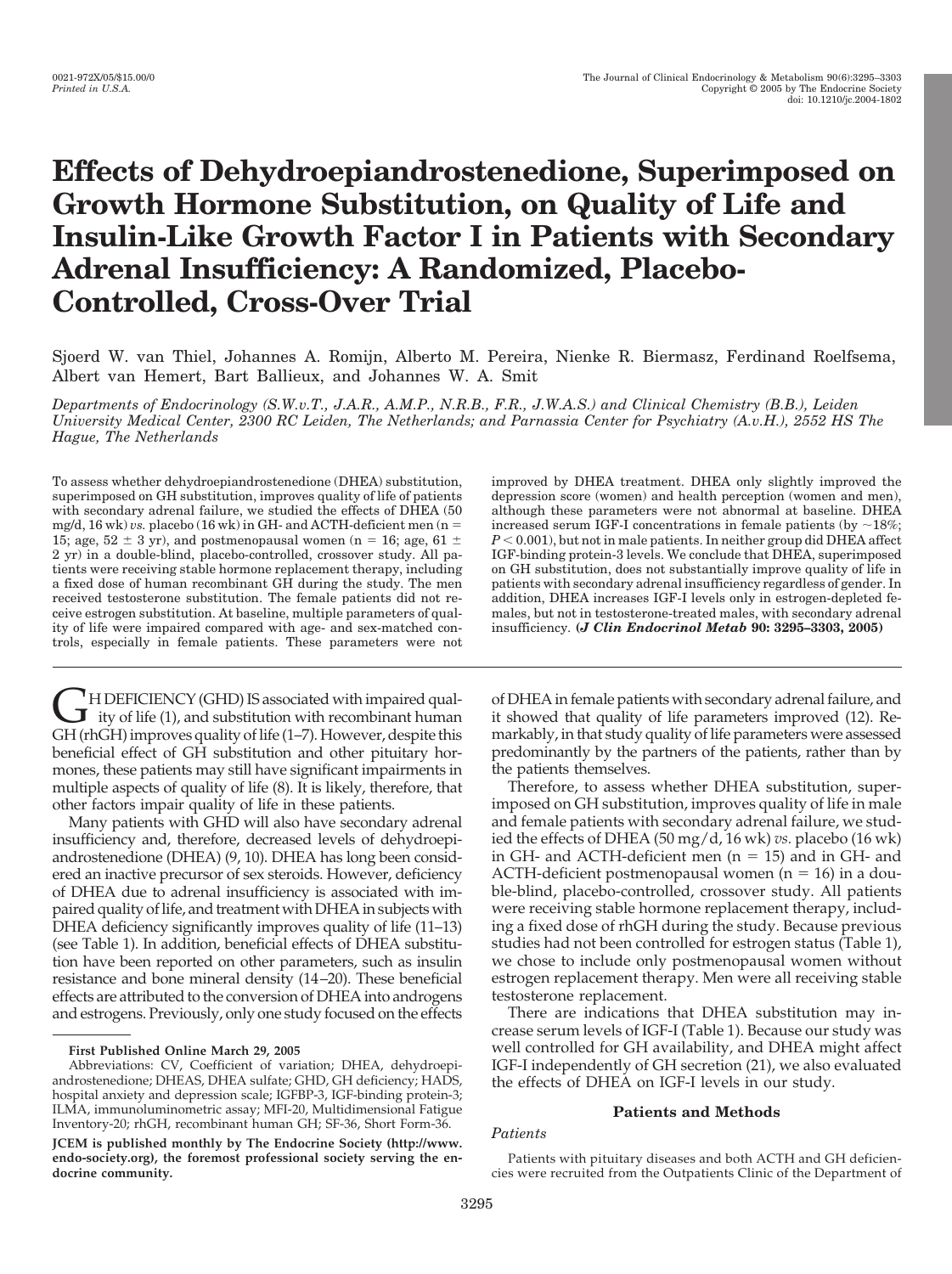| <b>TABLE 1.</b> Overview of studies on the effects of DHEA substitution in patients with primary and/or secondary adrenal failure |  |  |  |
|-----------------------------------------------------------------------------------------------------------------------------------|--|--|--|
|-----------------------------------------------------------------------------------------------------------------------------------|--|--|--|

| Study                     | $\mathbf n$ | <b>Sex</b>                 | Type of<br>adrenal failure                                         | Hormone status $a$                                                                           | Design <sup>b</sup>                                                                                                           | DHEA dose (mg)                                                                                 | Effect of DHEA<br>on IGF-I                                               | Effect of DHEA on<br>quality of life <sup>c</sup>                                                                                                              |
|---------------------------|-------------|----------------------------|--------------------------------------------------------------------|----------------------------------------------------------------------------------------------|-------------------------------------------------------------------------------------------------------------------------------|------------------------------------------------------------------------------------------------|--------------------------------------------------------------------------|----------------------------------------------------------------------------------------------------------------------------------------------------------------|
| Arlt <i>et al.</i> (11)   | $24\,$      | $\mathbf{F}$               | 14 primary,<br>10 secondary<br>(combined)<br>analysis)             | ER or ED                                                                                     | Double-blind RCT,<br>crossover design;<br>DHEA vs.<br>placebo<br>treatment for 4<br>months, washout<br>4 wk, single<br>center | 50                                                                                             | Increased only in<br>primary, but not<br>in secondary<br>adrenal failure | Symptom<br>Checklist-90: $+$<br><b>MDM</b><br>Questionnaire: +<br>VAS sex activity<br>$score +$                                                                |
| Hunt et al.<br>(12)       | 39          | 24 F<br>15 M               | Primary                                                            | F, ER or ED;<br>M, testosterone<br>replete                                                   | Double-blind RCT,<br>crossover design;<br>DHEA vs.<br>placebo<br>treatment for 3<br>months, washout<br>4 wk, single<br>center | 50                                                                                             | No effect                                                                | GHQ-30: $I+$                                                                                                                                                   |
| Johannsson<br>et al. (13) | 38          | F                          | Secondary                                                          | ER or ED; fixed<br>$rh$ GH<br>substitution in<br>37 patients                                 | Double blind RCT<br>parallel control<br>group, DHEA vs.<br>placebo<br>treatment for<br>6 months,<br>multicenter               | $20 \text{ (age} > 45 \text{ yr}) \text{ or }$ No effect<br>30 mg (age $\leq 45$<br>$\rm{yr})$ |                                                                          | Partner responses<br>to:<br>1. Hopkins<br>symptom check<br>$list: +$<br>2. Psychological<br>general well-<br>being index: $+$ ;<br>partner<br>questionnaire: + |
| Lovas et $al.$ ,<br>(31)  | 39          | F                          | 32 primary,<br>6 secondary,<br>1 unknown<br>(combined<br>analysis) | ER or ED                                                                                     | Double-blind RCT,<br>parallel control<br>group, DHEA vs.<br>placebo<br>treatment for<br>9 months,<br>multicenter              | 25                                                                                             | No effect                                                                | $SF-36: =$<br>Fatigue scores: $=$<br>$S$ exuality scores: $=$                                                                                                  |
| Present study             |             | 31 15 F<br>16 <sub>M</sub> | Secondary                                                          | F, estrogen<br>deficient;<br>M, testosterone<br>replete; fixed<br>$r$ h $GH$<br>substitution | Double-blind RCT,<br>crossover design;<br>DHEA vs.<br>placebo<br>treatment for 4<br>months, washout<br>8 wk, single<br>center | 50                                                                                             | F: increase; M: no<br>change                                             | $HADS: +$<br>$SF-36: +$<br>$MFI-20: =$<br>$QOL-AGHDA: =$<br>Sexual function: $=$                                                                               |

*<sup>a</sup>* ER, Estrogen replete, including estrogen replacement therapy (with or without progestagen); ED, estrogen deficiency, *e.g.* postmenopausal

<sup>*b*</sup> RCT, Randomized controlled trial.

+, Improvement in one or more items; =, no effect; Symptom Checklist-90, the 90-item Checklist 90 (revised version); MDM Questionnaire, Multidimensional Mood Questionnaire; VAS, visual analogue scale; GHQ-30, General Health Questionnaires; MFI-20: Multidimensional Fatigue Inventory-20; QOL-AGHDA, quality of life assessment of GHD in adults.

Endocrinology and Metabolism of Leiden University Medical Center (LUMC). Recruitment of patients took place between October 2001 and April 2002. The LUMC is a large tertiary referral center for pituitary disorders. Inclusion criteria were GHD, proven by insufficient stimulation of GH secretion (GH,  $\le$ 7 mU/liter) during insulininduced hypoglycemia (minimal glucose concentration after insulin administration, 2.2 mmol/liter) with stable replacement therapy with rhGH for at least 3 months before the start of the study, and ACTH deficiency, proven by insufficient cortisol secretion (cortisol,  $\leq 0.55$ mol/liter) during insulin-induced hypoglycemia, with stable hydrocortisone replacement therapy for at least 3 months before the start of the study. In all subjects, IGF-I levels during treatment with rhGH were in the mean range of sex- and age-matched values. Deficiencies of other hormones of the anterior pituitary as well as antidiuretic hormone (ADH) were allowed, as long as stable substitution with  $T_4$  and ADH were realized for at least 3 months before the study.  $T_4$  was administered to obtain plasma free  $T_4$  values in the upper 50% range of the normal reference values. The dose of  $T_4$  was stable for at least 3 months before starting the study. For all male participants, stable testosterone replacement by transdermal testosterone application (50 mg/d) was required (Testoderm, Ferring Pharmaceuticals, Hoofddorp, The Netherlands). For female participants, estrogen replacement therapy was not allowed. Exclusion criteria were liver disease, malignant disease, or other severe system disease as well as the use of drugs that could potentially interfere with the assessment of study parameters, such as psychotropic drugs.

# *Study protocol*

The study was a randomized, placebo-controlled, double-blind, crossover study, with two treatment periods of 16 wk separated by an 8-wk washout period. A block randomization scheme was used ( $n = 2$ ),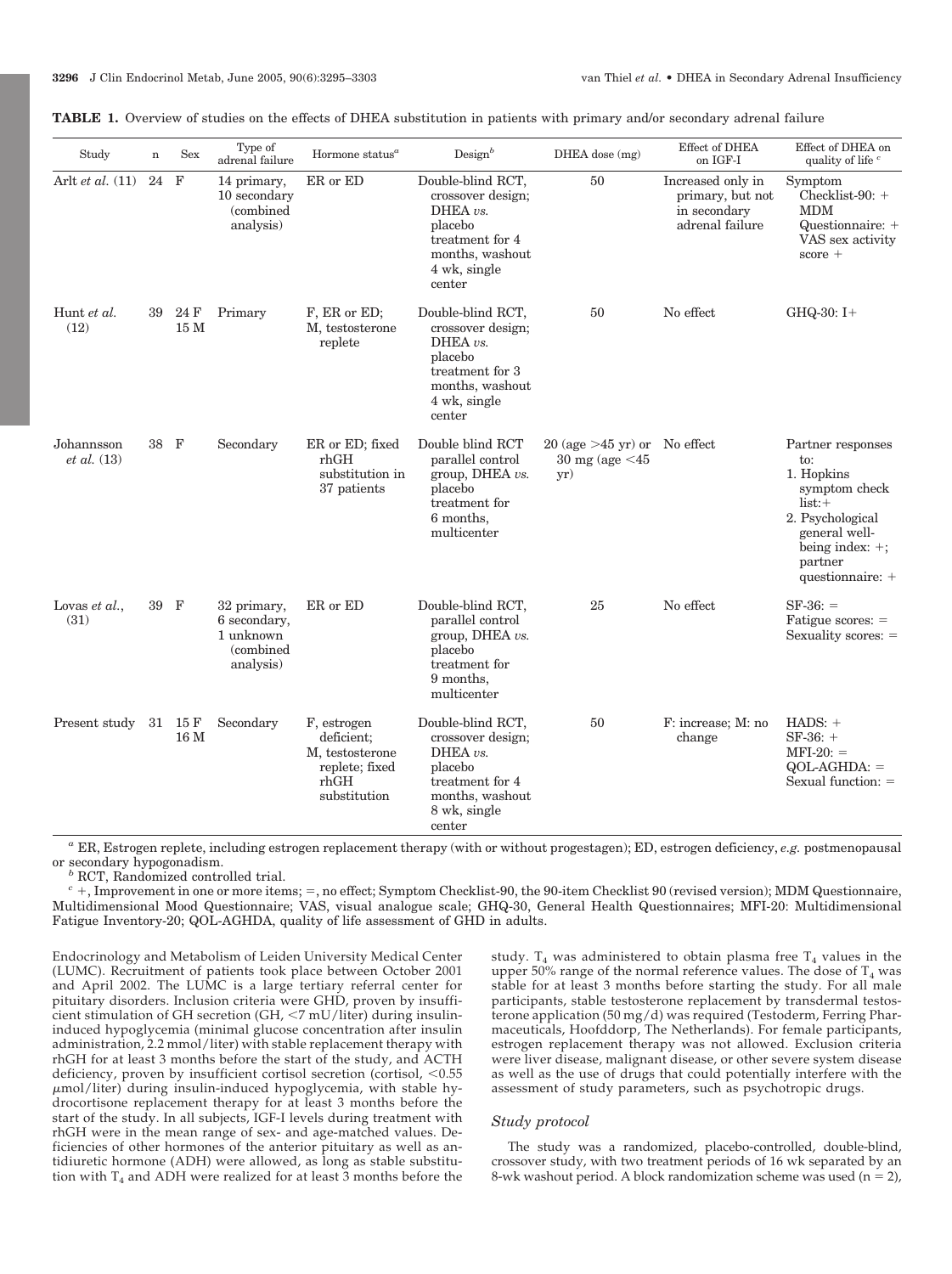with stratification for gender. The randomization schedule was prepared by the Department of Pharmacy. Patients received in random order 50 mg DHEA (Vito Fit Corp., Helmond, The Netherlands) or placebo capsules (containing cellulose). The purity and quantity of DHEA were verified by HPLC analysis at the Department of Pharmacy of LUMC. DHEA or placebo capsules were taken orally each morning. rhGH was injected before bedtime. Compliance for study medication and regular medication was verified at each visit. The treatment allocation was deblinded after all study data were authorized and introduced in a database, which was closed before deblinding.

The medical ethic committee of LUMC approved the study protocol, and all patients gave written informed consent.

#### *Measurements*

All visits took place at the outpatient clinic between 0800 and 1000 h.

#### *Quality of life questionnaires*

Quality of life investigation was performed with five validated questionnaires at baseline and at the end of each treatment period. The questionnaires are described in detail below. Questionnaires were completed in a quiet room in the morning. The baseline measurements were compared with those of an age- and sex-matched control group; for each participant in the DHEA study, two age- and sex-matched controls were selected from a group of 114 healthy relatives of GH-deficient patients from the Department of Endocrinology and Metabolism of LUMC (Table 4). The socioeconomic status (level of education, profession, marital state, and living area) of controls and participants was comparable.

# *Short Form-36 (SF-36)*

The SF-36 comprises 36 items that record general well-being during the previous 30 d (22). The items are formulated as statements or questions and were scored as numbers. Eight parameters were calculated with a range of 0-100: physical problems, bodily pain, general health, vitality, social functioning, emotional role, and mental health. The first three parameters measure physical health, the last three parameters measure mental health, and the general health and vitality scales are sensitive to both physical and mental health outcomes. Higher scores represent better quality of life (23).

#### *Quality of life assessment of GHD in adults*

The quality of life assessment of GHD in adults is developed specifically to assess the impact of GHD and GH replacement in adults (24). The items are formulated as statements and were scored as numbers. Low scores represent better quality of life (24).

#### *Multidimensional Fatigue Inventory-20 (MFI-20)*

The MFI-20 records fatigue using 20 statements (25). Five parameters are calculated from the statements (general fatigue, physical fatigue, reduced activity, reduced motivation, and mental fatigue), with a maximum score of 20/parameter. A high score indicates a higher level of fatigue or impairment (26).

# *Hospital Anxiety and Depression Scale*

The HADS consists of 14 items pertaining to anxiety and depression (27). Each item is scored as a number, with a maximal score for each subscale (anxiety or depression) of 21. Higher scores indicate more severe anxiety or depression. A score of 6 or higher on the depression scale or 7 or higher on the anxiety scale is considered abnormal (28, 29).

# *Eleven Questions on Sexual Function*

The Eleven Questions on Sexual Function questionnaire is developed by the National Institute for Social Sexual Research (Rutgers Nisso Group, Utrecht, The Netherlands) with the Department of Sexuology of LUMC. It measures sexual experience during the previous 30 d using 11 questions. For all patients, three parameters were calculated from eight questions: sexual fantasies, libido, and general sexual satisfaction. For patients with partners, three additional parameters were calculated related to physical sexual functioning: problems with erection or lubrication, problems with orgasm, and pain or discomfort during sexual activities. The questions were scored from 1–7; a higher number indicated a higher degree of satisfaction.

#### *Endocrine parameters*

All blood samples were taken between 0800 and 1000 h, before regular medication and study drugs were administered, with the exception of cortisol replacement therapy.

Study parameters were serum measurements of IGF-I, IGF-binding protein-3 (IGFBP-3), DHEA, DHEA sulfate (DHEAS), testosterone, estradiol, estrone, SHBG, serum lipids, hemoglobin  $A_{1C}$ , and insulin. These measurements were performed at baseline and at the end of each study period. All blood samples were stored immediately at  $-80$  C until measurement. Other study parameters were anthropomorphic measurements (weight, body mass index, and waist/hip ratio).

#### *Safety parameters*

A general health questionnaire was administered before the study. Laboratory safety parameters were serum levels of sodium, potassium, alanine aminotransferase, aspartate aminotransferase,  $\gamma$ -glucose transferase, alkaline phosphatase, and creatinine. Weight, heart rate, and blood pressure were recorded at every visit.

#### *Laboratory assays*

All analyses for each subject were analyzed in the same run. The total serum IGF-I concentration was measured by immunoluminometric assay (ILMA) after dissociation and blocking of the IGFBPs with IGF-II (Nichols Advantage, Nichols Institute Diagnostics, San Clemente, CA). The detection limit was 0.12 ng/ml (0.9 nmol/liter). The intraassay coefficient of variation (CV) ranged from 4.4 –5.2%, and the interassay CV ranged from 5.7–7.4%. The plasma IGFBP-3 concentration was measured by RIA (Nichols Institute Diagnostics). The interassay CV was less than 6.8% at the concentrations measured in the present study. The limit of detection was 0.0625 mg/liter (2.8 nmol/liter). Normal values range from 46 –122 nmol/liter in subjects aged 30 –50 yr and from 49 –112 nmol/liter in subjects aged 50-70 yr. GH concentrations were measured with a sensitive, time-resolved fluoroimmunoassay (Wallac, Turku, Finland) that was specific for 22-kDa GH. The standard was recombinant human GH (Genotropin, KabiVitrium, Uppsala, Sweden), which was calibrated against World Health Organization First International Reference Preparation 80/505. To convert milliunits per liter to micrograms per liter, divide by 2.6. The limit of detection (defined as the value 2 sp above the mean value of the zero standard) was 0.03 mU/liter. The intraassay CV ranged from 1.6-8.4% in the assay range from 0.26-47 mU/liter, with a corresponding interassay CV of 2.0 –9.9%. DHEA was measured by RIA after extraction (DHEA-kit, Diagnostics Products Corp., Bad-Nauheim, Germany). The detection limit was  $0.012 \mu g/l$ (0.04 nmol/liter), the intraassay CV was 5.2–10.8%, and the interassay CV was 5.9 –11.7%. DHEAS was measured by ILMA (Immulite, Diagnostics Products Corp., Los Angeles, CA). The detection limit was 148  $\mu$ g/liter (0.4  $\mu$ mol/liter), the intraassay CV was 7.0–9.5%, and the interassay variation was 8-15%. Androstenedione was measured by RIA (Diagnostic Systems Laboratories, Sinsheim, Germany), with a detection limit of 0.02 ng/ml (0.07 nmol/liter), an intraassay  $\check{\rm CV}$  of 2.7–6.3%, and an interassay CV of 9.3–11.7%. Total testosterone was measured by RIA (Diagnostics Products Corp.), with a detection limit of 0.08 ng/ml (0.2 nmol/liter), and intra- and interassay CVs of 10 –19%. Estrone was measured using RIA (Diagnostic Systems Laboratories, Veghel, The Netherlands), with a detection limit of 1.1 pg/ml (40 pmol/liter), an intraassay CV of 4.4 –9.4%, and an interassay CV of 5–17%. SHBG was measured by ILMA (Immulite, Diagnostics Products Corp., Bad-Nauheim, Germany), with a detection limit of 0.34 mg/liter (4.0 nmol/liter), an intraassay  $\rm{CV}$  of 4.1–7.7%, and an interassay  $\rm{CV}$  of 4–20%. Estradiol was determined with the Elecsys E170 (Roche, Basel, Switzerland), with a detection limit of 1.36 pg/ml (5 pmol/liter), an intraassay CV of 1.6 –2.0%, and an interassay CV of 1.6 – 2.7%. Hemoglobin  $A_{1C}$  was measured using the Bio-Rad Variant method (Bio-Rad Laboratories, Veenendaal, The Netherlands), with a detection limit of 3.6%, an intraassay CV of 1%, and an interassay CV of 1–2%. Serum insulin was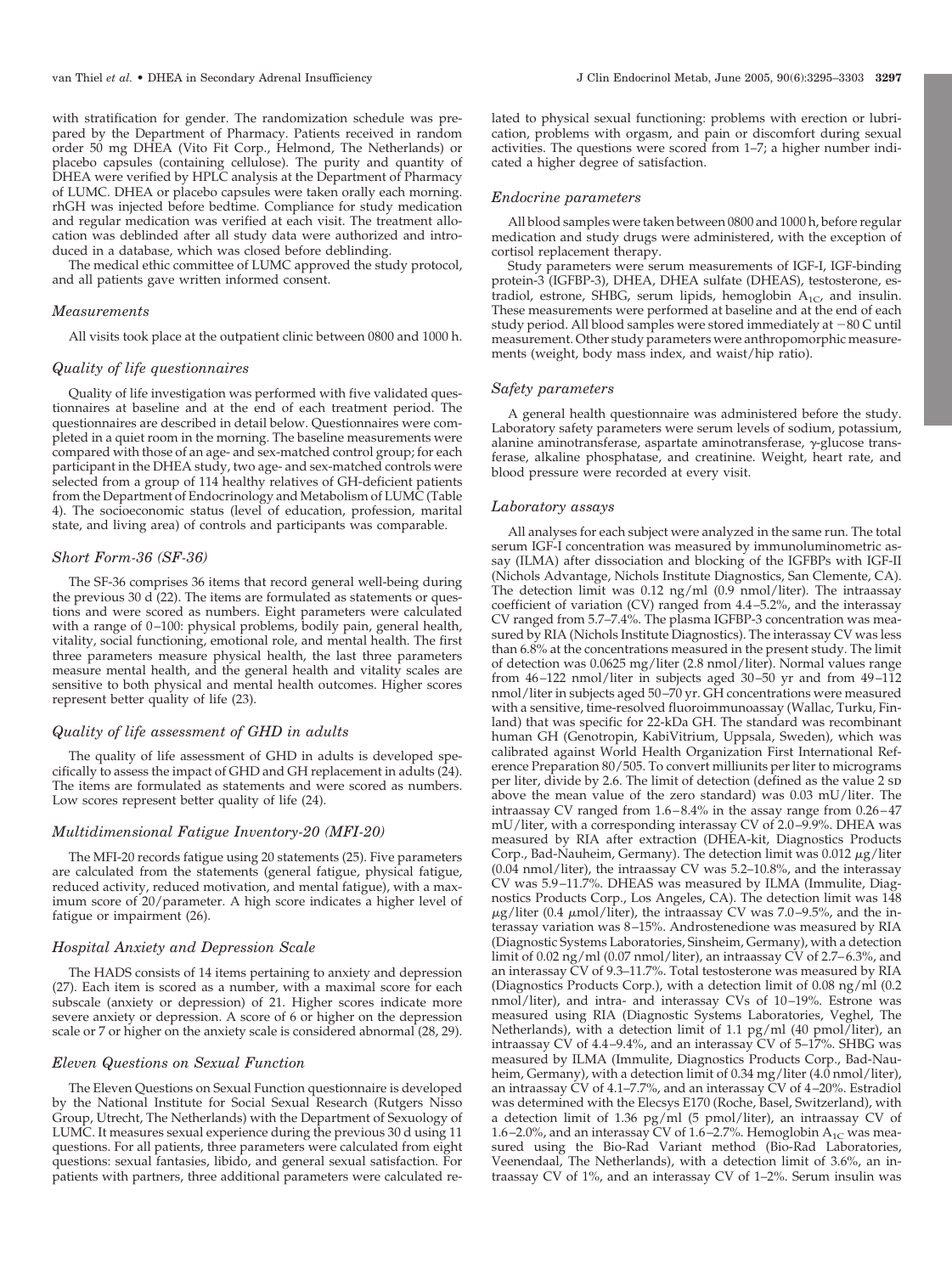measured by immunoradiometric assay (BioSource, Etten-Leur, The Netherlands), with a detection limit of 0.1 mU/liter (0.6 pmol/liter), an intraassay CV of 2.1–4.5%, and an interassay CV of 3.1–4.3%. A Hitachi 747 autoanalyzer (Roche, Mannheim, Germany) was used to quantify serum concentrations of total cholesterol and triglycerides with enzymatic tests (all from Roche). High density lipoprotein cholesterol was measured with a homogenous enzymatic assay (Hitachi 911, Roche). Low density lipoprotein cholesterol concentrations were calculated with the Friedewald formula.

# *Statistics*

The sample size was determined by a formal power analysis based on the rise in IGF-I in the study by Arlt *et al.* (11). In this study, a pooled sp of changes in IGF-I of 11% was found. It was calculated that with two groups of 15 patients each, a rise in IGF-I of 12% could be detected with  $80\%$  power and an  $\alpha$  of 0.05. When no carryover effect was present, a minimal IGF-I rise of even 8% could be detected.

Data were analyzed on a per protocol base. Treatment effects were analyzed using univariate ANOVA. The model associated with the ANOVA had an intercept representing treatment effects. All data were presented separately for men and women. The effects of treatment were also measured by adjusting for carryover and time effects. The tests for carryover and time effects followed the procedures described by Hills and Armitage (30). Carryover and time effects were also tested. If no time or carryover effects were detected, data from both study periods were combined. Categorical data were analyzed with the  $\chi^2$  test. Data are presented as the mean  $\pm$  sem. SPSS for Windows version 11.0 (SPSS, Inc., Chicago, IL) was used for analysis, and a *P* value of 0.05 was considered significant.

# **Results**

#### *Clinical characteristics*

Thirty-four patients were recruited, 17 women and 17 men (Fig. 1). One man was excluded before initiation of treatment, because he developed allergic reactions of the skin to transdermal testosterone replacement therapy. Therefore, 16 men and 17 women started the study. One female patient had progression of a nonendocrine pituitary adenoma, documented by magnetic resonance imaging during the first study period, and decided to withdraw from the protocol. One male patient died at home during the second phase of the study, probably because of an acute myocardial infarction, but the exact cause of death could not be verified because no autopsy was performed. Data from these two patients were not included in the analyses of the data (see Fig. 1). Thirty-one patients (16 women and 15 men) completed the study. The baseline characteristics of these patients are given in Table 2. No side effects, such as acne or greasiness of the skin, were observed in any patient. All women were postmenopausal, and none received estrogen replacement therapy. All men used transdermal testosterone replacement therapy. All patients had GHD that had been treated for a mean period of  $5.2 \pm 0.6$  yr. The causes of pituitary insufficiency are given in Table 2.

# *Quality of life*

*Baseline values compared with values obtained in controls.* Quality of life parameters of patients compared with controls are given in Table 3. Multiple parameters appeared to be worse in patients than in controls despite conventional hormonal replacement therapy. In general, women had more abnormal quality of life parameters than men.



FIG. 1. Study flow chart.

Women scored significantly worse than age- and sexmatched controls in seven of 15 tested parameters, whereas men scored worse in three of 15 tested parameters than age- and sex matched controls. In women, physical functioning (SF-36), role limitations due to physical and emotional problems (SF-36), and general and physical fatigue (MFI-20) were worse than in controls. In men, general health perception was worse than in controls (MFI-20). In both men and women, social functioning (SF-36) and activity level (MFI-20) were worse than in controls.

*Effects of DHEA vs. placebo.* The effects of DHEA on the outcome of quality of life questionnaires in female and male patients are given separately in Table 4. There were no carryover or time effects for any of the study parameters. Remarkably, parameters that were abnormal at baseline compared with controls did not improve significantly upon treatment with DHEA. In women, a significant improvement in the depression score (HADS) was observed. In both women and men, change in health (SF-36) improved significantly. DHEA had no effect on the different dimensions of fatigue or on parameters of sexual functioning. Patients with partners showed no beneficial effect of DHEA on sexual performance, nor did the satisfaction about their sex life change.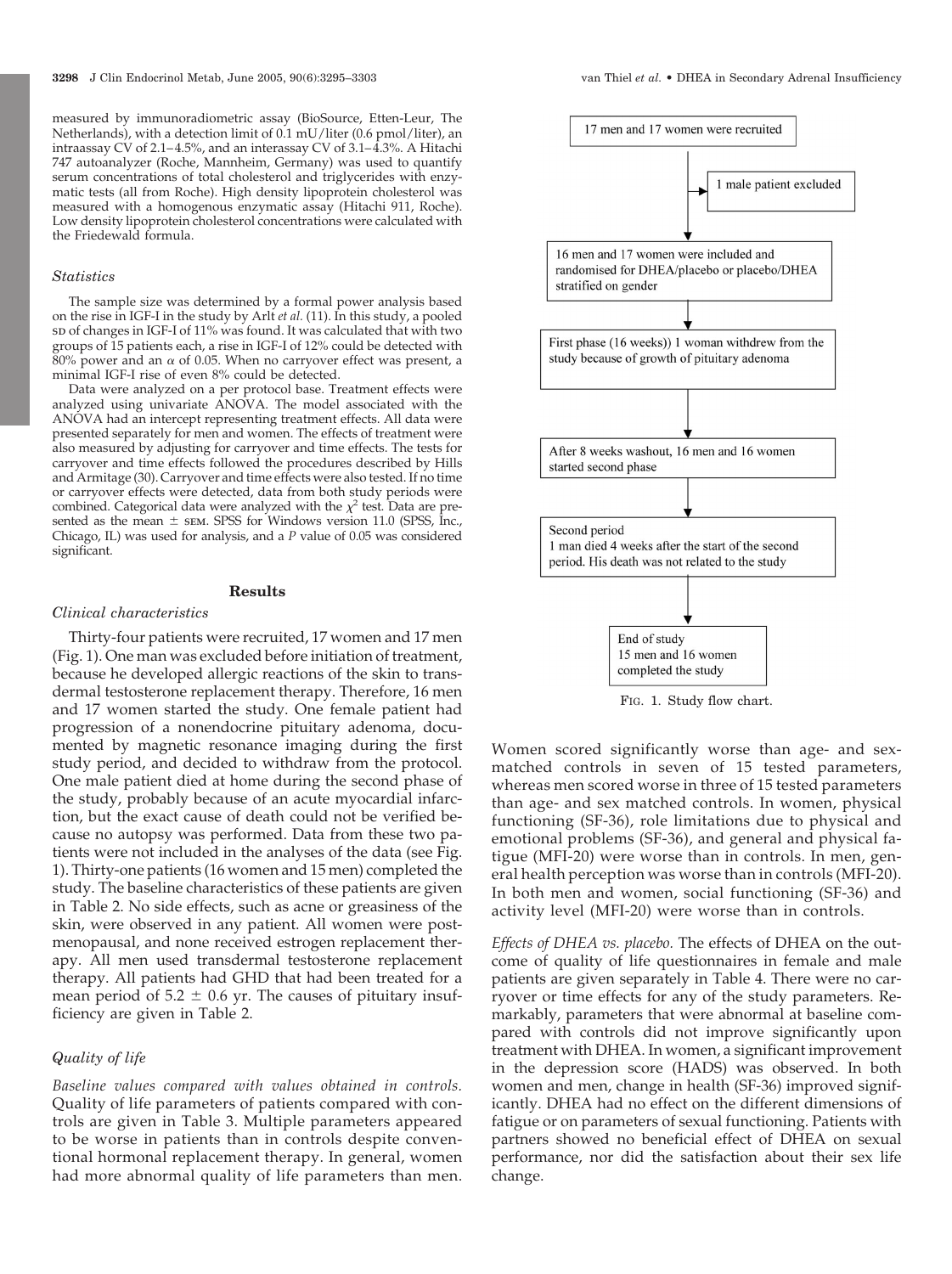| <b>TABLE 2.</b> Baseline characteristics of 31 patients who were |
|------------------------------------------------------------------|
| treated with 50 mg/d DHEA for 16 wk or placebo in a randomized   |
| cross-over design with 8-wk washout                              |

| F/M                             | 16/15                 |
|---------------------------------|-----------------------|
| Age: [mean (yr)]                | $57.2 \pm 2.0$        |
| Men                             | $52.6 \pm 3.5$        |
| Women                           | $61.5 \pm 1.7$        |
| Duration of GH therapy          | $5.2 \pm 0.6$         |
|                                 | $(6$ months to 17 yr) |
| Dose of GH therapy $(mg/d)$     |                       |
| Men                             | $0.41 \pm 0.03$       |
| Women                           | $0.45 \pm 0.04$       |
| Cause of pituitary deficiency   |                       |
| Nonfunctional pituitary adenoma | 13                    |
| Cushing's disease               | 4                     |
| Prolactinoma                    | $\overline{4}$        |
| Craniopharyngioma               | $\overline{4}$        |
| Other                           | 6                     |
| Treatment                       |                       |
| Transsphenoidal surgery         | 14                    |
| Transcranial surgery            | 12                    |
| Radiotherapy                    | 14                    |
| Surgery and radiotherapy        | 14                    |
| Radiotherapy and adrenalectomy  | 3                     |
| Other replacement therapy       |                       |
| $L-T_A$                         | 30                    |
| Cortisol                        | 31                    |
| Estrogen/testosterone           | $0/15$ (only men)     |
|                                 |                       |

F, Females; M, males.

# *IGF-I and IGFBP-3 concentrations: effects of DHEA vs. placebo*

DHEA treatment significantly increased serum IGF-I levels by approximately 18% in female patients compared with placebo treatment  $(P < 0.001$ ; Table 5 and Fig. 2). In contrast, in male patients, there was no significant effect of DHEA, compared with placebo, on IGF-I levels (Table 5 and Fig. 2). DHEA did not influence IGFBP-3 levels in female or male patients.

# *Other plasma concentrations: effects of DHEA vs. placebo*

DHEA treatment increased serum levels of DHEA, DHEAS, estrone, and androstenedione substantially in both men and women (Table 5). DHEA substitution increased estradiol only in women. Interestingly, after DHEA treatment, androstenedione and estrone levels in women reached the baseline levels in men.

# *Other parameters: effects of DHEA vs. placebo*

BMI, waist, and waist/hip ratio were not influenced by DHEA treatment. Fasting serum lipid levels, glucose and insulin levels were not influenced by DHEA (data not shown).

# *Side effects of DHEA*

There were no side effects reported during DHEA or placebo treatment. Some patients experienced an increase in perspiration, but this was not different between the groups. There were no differences observed between DHEA *vs.* placebo treatment in systolic or diastolic blood pressure, pulse rate, or safety laboratory parameters.

# **Discussion**

The present study was performed to determine whether DHEA substitution, superimposed on replacement with rhGH, has effects on quality of life in patients with pituitary diseases resulting in GH and ACTH deficiencies. At baseline, we found that multiple quality of life parameters were worse in patients than in controls. This observation was more pronounced in women than in men. DHEA treatment showed subtle improvements in a limited number of quality of life parameters in men and women. However, these improve-

**TABLE 3.** Quality of life parameters in 31 patients with substituted ACTH and GH deficiencies obtained at baseline and in 62 age- and sex-matched controls

|                                            | Women           |                  |       | Men             |                 |            |
|--------------------------------------------|-----------------|------------------|-------|-----------------|-----------------|------------|
|                                            | Controls        | Patients         | P     | Controls        | Patients        | P<br>value |
| No.                                        | 32              | 16               |       | 30              | 15              |            |
| Age $(yr)$                                 | $55.4 \pm 1.3$  | $61.5 \pm 1.7$   | 0.480 | $56.7 \pm 1.9$  | $52.6 \pm 3.5$  | 0.628      |
| Questionnaire                              |                 |                  |       |                 |                 |            |
| <b>HADS</b>                                |                 |                  |       |                 |                 |            |
| Anxiety                                    | $4.66 \pm 0.62$ | $5.53 \pm 0.88$  | 0.424 | $3.07 \pm 0.50$ | $4.88 \pm 0.84$ | 0.075      |
| Depression                                 | $3.11 \pm 0.44$ | $3.76 \pm 0.82$  | 0.489 | $3.60 \pm 0.56$ | $4.50 \pm 1.05$ | 0.457      |
| Total                                      | $7.77 \pm 0.96$ | $9.29 \pm 1.47$  | 0.392 | $6.67 \pm 0.92$ | $9.38 \pm 1.55$ | 0.145      |
| $SF-36$                                    |                 |                  |       |                 |                 |            |
| Physical functioning                       | $86.6 \pm 2.6$  | $70.9 \pm 7.3$   | 0.017 | $85.2 \pm 3.9$  | $87.9 \pm 2.5$  | 0.567      |
| Social functioning                         | $93.0 \pm 2.6$  | $76.5 \pm 6.1$   | 0.003 | $93.3 \pm 2.6$  | $80.5 \pm 5.5$  | 0.020      |
| Role limitations due to physical problems  | $93.4 \pm 3.4$  | $66.2 \pm 9.3$   | 0.002 | $86.7 \pm 5.8$  | $68.8 \pm 9.5$  | 0.121      |
| Role limitations due to emotional problems | $93.1 \pm 3.4$  | $72.6 \pm 10.4$  | 0.022 | $92.2 \pm 4.1$  | $81.3 \pm 7.4$  | 0.209      |
| Bodily pain                                | $86.6 \pm 3.2$  | $77.6 \pm 6.1$   | 0.201 | $85.5 \pm 3.2$  | $91.2 \pm 3.4$  | 0.232      |
| General health perception                  | $71.5 \pm 2.9$  | $60.0 \pm 6.1$   | 0.062 | $74.0 \pm 3.1$  | $58.8 \pm 3.8$  | 0.003      |
| Change in health                           | $55.4 \pm 2.5$  | $52.9 \pm 4.2$   | 0.766 | $56.7 \pm 3.4$  | $53.1 \pm 3.1$  | 0.446      |
| $MFI-20$                                   |                 |                  |       |                 |                 |            |
| General fatigue                            | $7.71 \pm 0.60$ | $11.35 \pm 1.37$ | 0.005 | $7.72 \pm 0.54$ | $9.38 \pm 1.22$ | 0.163      |
| Physical fatigue                           | $7.43 \pm 0.62$ | $10.12 \pm 1.37$ | 0.043 | $7.83 \pm 0.65$ | $9.13 \pm 1.09$ | 0.283      |
| Reduced activity                           | $7.17 \pm 0.58$ | $9.47 \pm 0.91$  | 0.042 | $6.86 \pm 0.50$ | $9.19 \pm 0.98$ | 0.023      |
| Reduced motivation                         | $7.17 \pm 0.59$ | $8.18 \pm 0.98$  | 0.386 | $7.24 \pm 0.60$ | $9.50 \pm 1.10$ | 0.083      |
| Mental fatigue                             | $8.43 \pm 0.77$ | $9.41 \pm 1.29$  | 0.517 | $7.10 \pm 0.69$ | $9.31 \pm 1.32$ | 0.151      |

Data are expressed as the mean  $\pm$  sEM.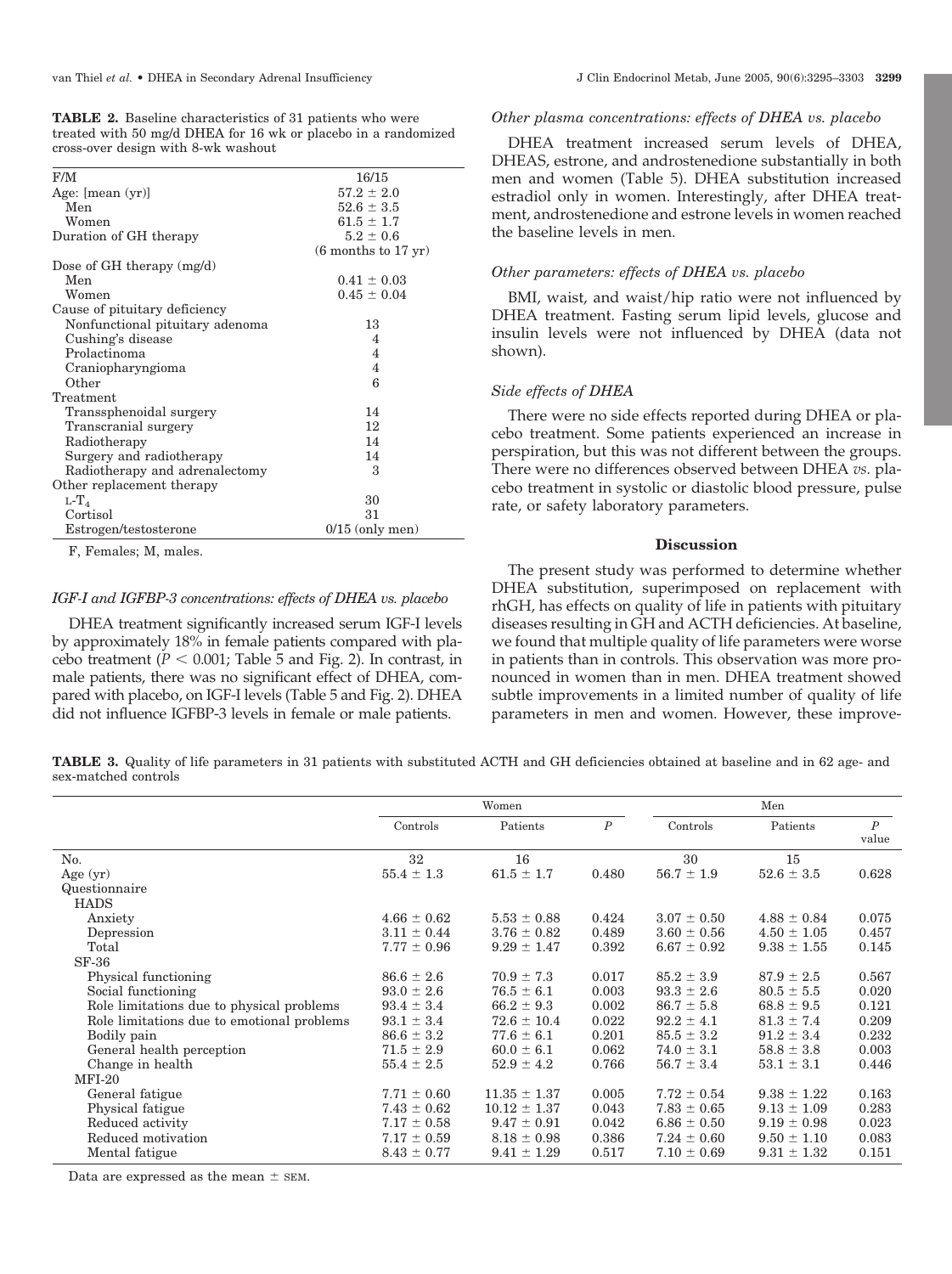|                                            |                  | Women            | Men              |                 |                 |           |
|--------------------------------------------|------------------|------------------|------------------|-----------------|-----------------|-----------|
| Questionnaire                              | Placebo          | <b>DHEA</b>      | $\boldsymbol{P}$ | Placebo         | <b>DHEA</b>     | $P$ value |
| <b>HADS</b>                                |                  |                  |                  |                 |                 |           |
| Anxiety                                    | $5.06 \pm 0.99$  | $4.69 \pm 1.00$  | 0.478            | $3.00 \pm 0.70$ | $3.33 \pm 0.76$ | 0.625     |
| Depression                                 | $4.00 \pm 0.82$  | $2.38 \pm 0.52$  | 0.022            | $4.47 \pm 0.99$ | $3.73 \pm 0.96$ | 0.661     |
| Total                                      | $9.06 \pm 1.53$  | $7.06 \pm 1.34$  | 0.078            | $7.47 \pm 1.40$ | $7.07 \pm 1.62$ | 0.653     |
| $SF-36$                                    |                  |                  |                  |                 |                 |           |
| Physical functioning                       | $68.1 \pm 7.9$   | $71.9 \pm 8.1$   | 0.221            | $93.3 \pm 1.6$  | $92.9 \pm 1.8$  | 0.792     |
| Social functioning                         | $76.6 \pm 7.2$   | $82.8 \pm 7.2$   | 0.119            | $82.5 \pm 4.7$  | $85.8 \pm 4.0$  | 0.217     |
| Role limitations due to physical problems  | $60.9 \pm 11.2$  | $68.8 \pm 10.3$  | 0.370            | $93.3 \pm 3.8$  | $93.3 \pm 3.0$  | 1.000     |
| Role limitations due to emotional problems | $60.4 \pm 11.5$  | $68.8 \pm 10.3$  | 0.523            | $80.0 \pm 7.8$  | $82.2 \pm 7.9$  | 0.719     |
| Bodily pain                                | $72.6 \pm 6.7$   | $70.0 \pm 6.9$   | 0.661            | $95.1 \pm 2.5$  | $95.1 \pm 2.9$  | 1.000     |
| General health perception                  | $67.8 \pm 5.5$   | $63.8 \pm 5.7$   | 0.254            | $61.3 \pm 4.9$  | $63.3 \pm 4.2$  | 0.645     |
| Change in health                           | $57.8 \pm 5.0$   | $67.2 \pm 4.4$   | 0.009            | $56.3 \pm 3.6$  | $65.0 \pm 4.5$  | 0.034     |
| $MFI-20$                                   |                  |                  |                  |                 |                 |           |
| General fatigue                            | $11.1 \pm 1.28$  | $10.56 \pm 1.24$ | 0.620            | $9.53 \pm 1.23$ | $8.60 \pm 1.03$ | 0.178     |
| Physical fatigue                           | $9.88 \pm 1.24$  | $10.19 \pm 1.37$ | 0.789            | $9.00 \pm 1.01$ | $7.93 \pm 0.92$ | 0.064     |
| Reduced activity                           | $10.19 \pm 1.11$ | $9.00 \pm 1.08$  | 0.284            | $9.07 \pm 0.96$ | $8.60 \pm 0.85$ | 0.388     |
| Reduced motivation                         | $8.25 \pm 0.83$  | $7.25 \pm 0.72$  | 0.198            | $8.87 \pm 1.09$ | $8.80 \pm 1.01$ | 0.923     |
| Mental fatigue                             | $9.13 \pm 1.35$  | $8.44 \pm 1.17$  | 0.491            | $8.07 \pm 1.16$ | $8.20 \pm 1.32$ | 0.862     |
| QOL-AGHDA                                  |                  |                  |                  |                 |                 |           |
| Total                                      | $7.31 \pm 1.46$  | $6.50 \pm 1.47$  | 0.422            | $6.33 \pm 1.61$ | $6.60 \pm 1.61$ | 0.653     |
| <b>ESF</b>                                 |                  |                  |                  |                 |                 |           |
| All patients                               |                  |                  |                  |                 |                 |           |
| Fantasies                                  | $2.20 \pm 0.43$  | $2.13 \pm 0.45$  | 0.843            | $3.57 \pm 0.48$ | $3.57 \pm 0.52$ | 1.000     |
| Libido                                     | $2.27 \pm 0.33$  | $2.20 \pm 0.37$  | 0.774            | $3.14 \pm 0.28$ | $3.36 \pm 0.40$ | 0.533     |
| Satisfaction                               | $3.07 \pm 0.25$  | $3.20 \pm 0.22$  | 0.582            | $2.92 \pm 0.34$ | $2.71 \pm 0.29$ | 0.426     |
| Patients with partners (10 women, 9 men)   |                  |                  |                  |                 |                 |           |
| Problems with erection/lubrication         | $1.60 \pm 2.60$  | $2.47 \pm 0.36$  | 0.085            | $1.78 \pm 0.28$ | $1.67 \pm 0.29$ | 0.347     |
| Problems with orgasm                       | $1.70 \pm 0.27$  | $2.10 \pm 0.31$  | 0.210            | $1.50 \pm 0.28$ | $1.39 \pm 0.33$ | 0.347     |
| Pain                                       | $1.30 \pm 0.21$  | $1.40 \pm 0.16$  | 0.591            | $1.00 \pm 0.00$ | $1.11 \pm 0.11$ | 0.336     |

**TABLE 4.** Quality of life parameters in 31 patients with substituted ACTH and GH deficiencies after 16-wk treatment with 50 mg/d DHEA or placebo

Data expressed as the mean ± SEM. ESF, Eleven Questions on Sexual Functioning; QOL-AGHDA, Quality of Life Assessment of GHD in Adults.

ments occurred only in parameters that were not different from those in age- and sex-matched controls at baseline.

At present, four randomized trials have been published on the effect of DHEA substitution on quality of life parameters in patients with primary and/or secondary adrenal insufficiency. These studies are summarized in Table 1. Three studies documented beneficial effects on parameters of quality of life (11–13). In contrast, the study by Lovas *et al.* (31) found no significant effect of DHEA on these parameters. However, that study was criticized, because of it was severely underpowered (32). The researchers used a parallel group design, which requires a much larger number of patients, compared with the crossover design of the other three studies. In addition, Lovas *et al.* (31) used a low dose of DHEA, compared with the other studies and with our study.

With respect to the effects of DHEA in secondary adrenal failure, our study can only be compared with that by Johannsson *et al.* (13). Although three other studies also contained patients with secondary adrenal failure, their analyses did not include or did not permit separate evaluation of patients with primary *vs.* secondary adrenal failure (11, 12, 31). In contrast with the beneficial effects of DHEA on quality of life predominantly assessed by the partners of the patients reported by Johannsson *et al.* (13), we observed only subtle

**TABLE 5.** Endocrine parameters of 31 patients with substituted ACTH and GH deficiencies at the end of 16-wk therapy with 50 mg/d DHEA or placebo

|                              | Females         |                  |                            | Males           |                  |                            |  |
|------------------------------|-----------------|------------------|----------------------------|-----------------|------------------|----------------------------|--|
| Hormones                     | Placebo         | <b>DHEA</b>      | $P$ value $vs.$<br>placebo | Placebo         | <b>DHEA</b>      | $P$ value $vs.$<br>placebo |  |
| $IGF-I$ (ng/ml)              | $169 \pm 13.8$  | $200 \pm 12.8$   | < 0.001                    | $209 \pm 12.4$  | $218 \pm 12.3$   | 0.107                      |  |
| $IGFBP-3$ (mg/liter)         | $2.04 \pm 0.08$ | $2.24 \pm 0.16$  | 0.116                      | $3.03 \pm 0.13$ | $3.04 \pm 0.1$   | 0.449                      |  |
| DHEA (nmol/liter)            | $1.0 \pm 0.5$   | $8.5 \pm 0.8$    | < 0.001                    | $0.5 \pm 0.1$   | $5.6 \pm 0.5$    | < 0.001                    |  |
| $DHEAS$ (ng/ml)              | $8.1 \pm 1.1$   | $208.6 \pm 27.9$ | < 0.001                    | $10.0 \pm 2.0$  | $269.7 \pm 30.8$ | < 0.001                    |  |
| Androstenedione (nmol/liter) | $0.3 \pm 0.1$   | $1.7 \pm 0.2$    | < 0.001                    | $1.2 \pm 0.2$   | $1.9 \pm 0.2$    | 0.011                      |  |
| Estradiol (pmol/liter)       | $17.4 \pm 4.2$  | $32 \pm 2.2$     | 0.006                      | $49.1 \pm 8.5$  | $46.8 \pm 6.3$   | 0.814                      |  |
| Estrone (pmol/liter)         | $22.0 \pm 4.2$  | $94.5 \pm 9.4$   | < 0.001                    | $55.5 \pm 8.1$  | $108.7 \pm 11.8$ | < 0.001                    |  |
| Testosterone (nmol/liter)    | $0.2 \pm 0.0$   | $0.7 \pm 0.1$    | 0.008                      | $14.3 \pm 2.9$  | $12.5 \pm 1.5$   | 0.526                      |  |
| SHBG (nmol/liter)            | $60.6 \pm 6.6$  | $60.7 \pm 8.0$   | 0.990                      | $40.0 \pm 5.5$  | $35.7 \pm 3.8$   | 0.204                      |  |

Data are expressed as the mean  $\pm$  SEM. Conversion factors (Systeme International to metric): DHEA, 0.288 (µg/liter); androstenedione, 0.286 (ng/ml); estradiol, 0.272 (pg/ml); estrone, 0.027 (pg/ml); testosterone, 0.288 (ng/ml); SHBG, 0.086 (mg/liter).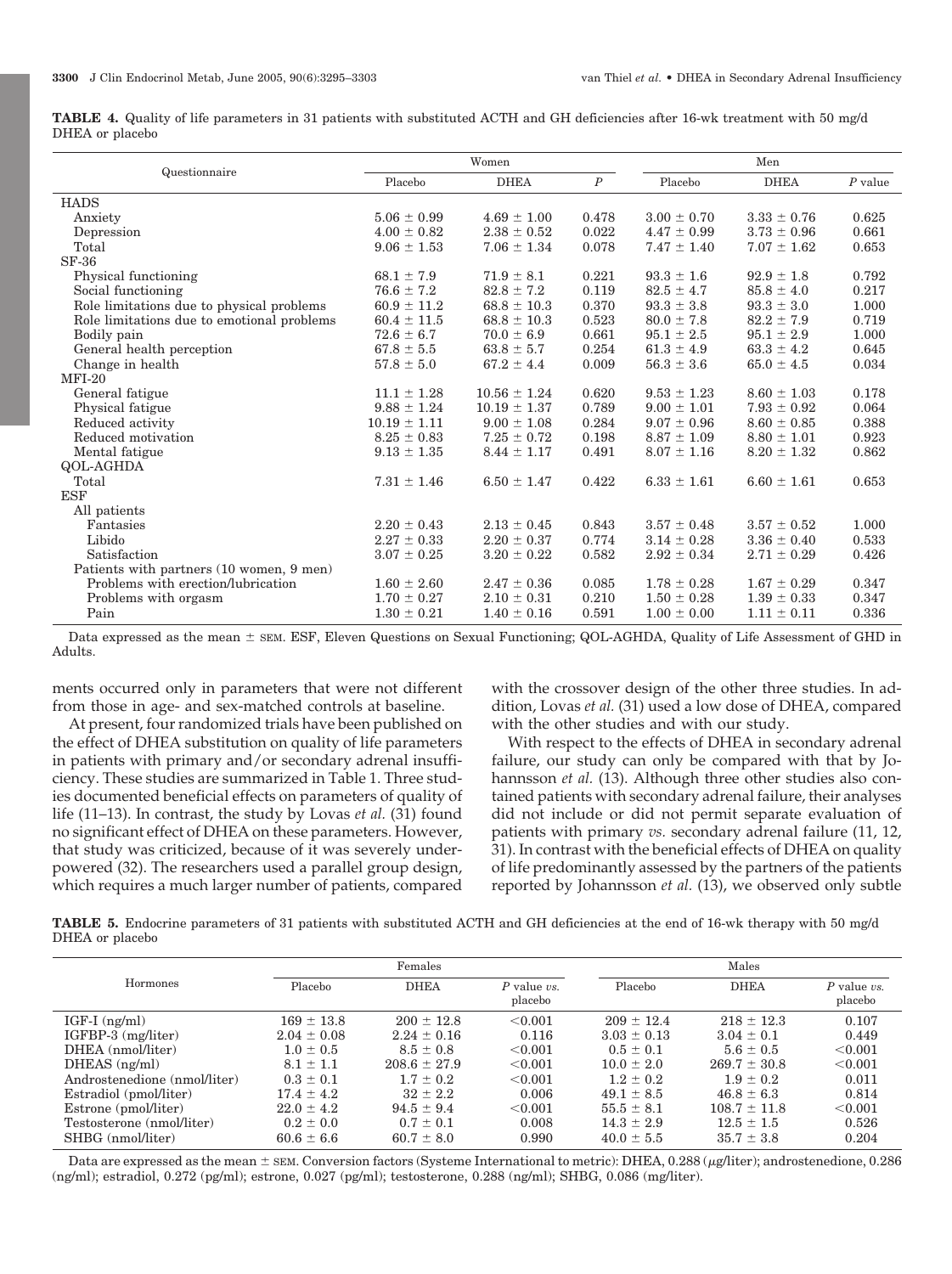Men |



FIG. 2. Serum levels of IGF-I and IGFBP-3 in 31 patients at the end of 16-wk therapy with 50 mg/d DHEA or placebo.

 $*$  p<0.001 vs. placebo

Women

beneficial effects of DHEA on quality of life reported by the patients themselves.

In the present study we confirmed the impaired quality of life in female and male patients with pituitary diseases despite conventional hormonal substitution therapy. DHEA substitution had only limited effects on these parameters. It can be proposed that the study is underpowered to detect significant changes in quality of life. However, the absolute changes in quality of life scores that were abnormal at baseline were hardly influenced by DHEA. The most severely affected parameter, role limitations due to physical problems (SF-36), changed only from 66.2 (baseline) to 68.8 (DHEA), whereas the control value was 93.4. Therefore, our data argue against a major effect of DHEA on quality of life parameters in such patients.

It is presently unclear by which mechanisms DHEA improves quality of life. The mechanism of action of DHEA is attributed to the conversion of DHEA into estrogens and androgens. Although this is also reflected in the changes in plasma concentrations of the respective hormones in the present study, these hormonal changes were not accompanied by apparent major changes in quality of life.

Another mechanism could be that DHEA increases quality of life by increasing IGF-I levels. Remarkably, in the presence of fixed GH availability, DHEA increased IGF-I levels in estrogen-depleted females, but not in testosterone-treated males, with secondary adrenal insufficiency. However, the increase in IGF-I was again not accompanied by an important improvement in quality of life in women.

The study by Arlt *et al.* (11, 33) indicated that treatment with 50 mg DHEA increased IGF-I slightly only in patients with primary adrenal failure, but not in patients with secondary adrenal failure. These researchers suggested that this differential effect of DHEA on IGF-I in primary *vs.* secondary adrenal failure may be due to a GH-mediated effect. In the present study we controlled for an effect of GH by including only patients with GHD taking a fixed dose of rhGH during the entire study. Therefore, an effect of DHEA cannot be caused by any changes in GH availability. In accordance, other studies did not find any effect of DHEA substitution in healthy volunteers on GH secretion (15, 21). These observations point to an effect of DHEA, independent of GH, on IGF-I production and/or clearance. Remarkably, this effect of DHEA was only present in estrogendepleted women. In a study by Span *et al.* (34), it was demonstrated that estrogen replacement blunts the IGF-I response to rhGH in women. This could explain why in our study, effects of DHEA were found on IGF-I in estrogen-deplete women, whereas this effect was not found in the study by Johannsson *et al.* (13). We did not find an effect of DHEA on IGF-I in testosterone-substituted men. It is known that testosterone in healthy subjects and GHD patients enhances IGF-I levels (35– 37), which may preclude an additional effect of DHEA. Apparently, the effect of DHEA on IGF-I levels is sex- and/or sex hormone dependent.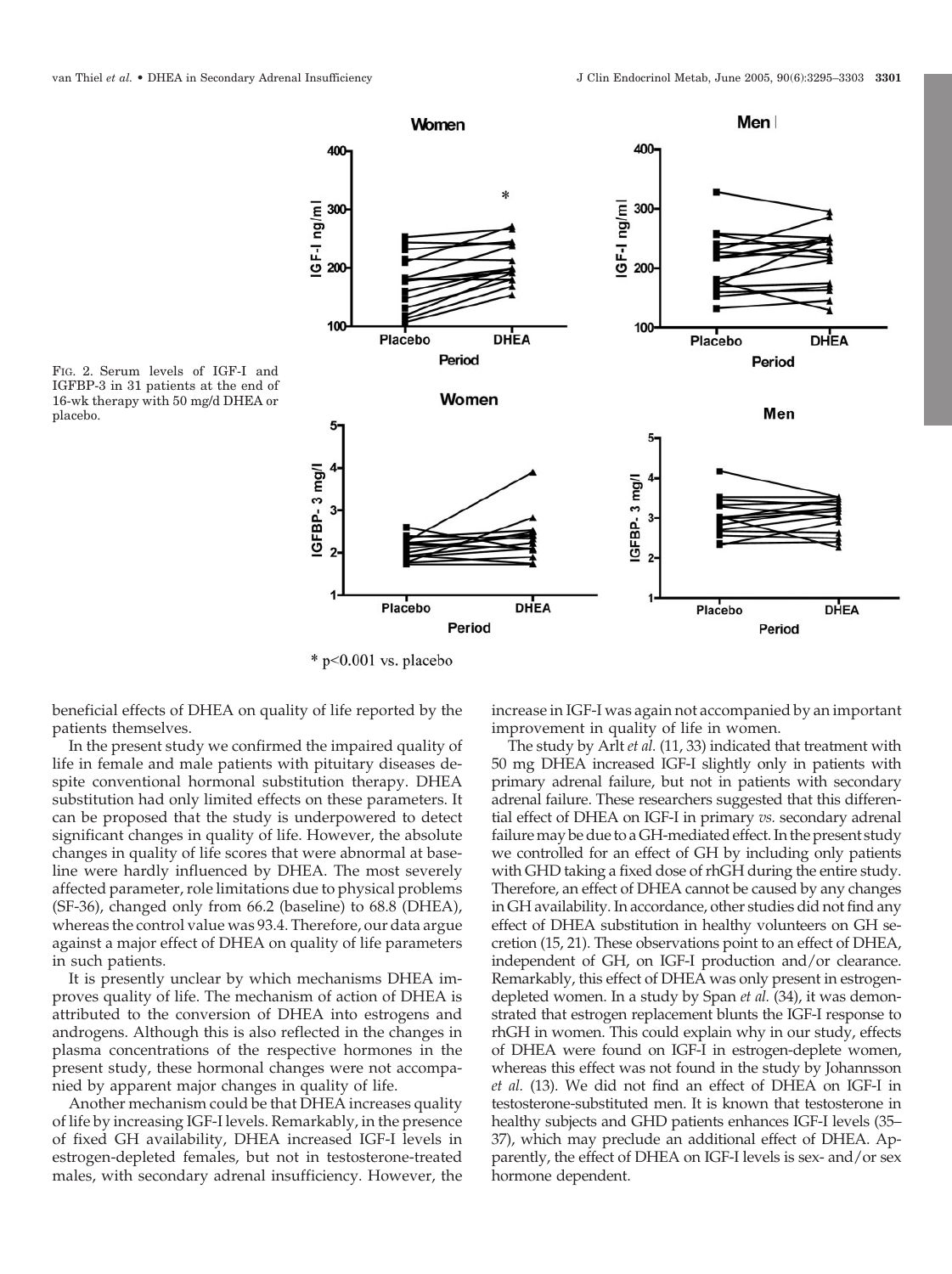The absence of relevant effects of DHEA on quality of life points to a fundamental problem in the concept of conventional hormonal substitution. Hormonal substitution therapy has been extremely successful in the treatment of the major syndromes of endocrine insufficiency, with respect to reduction of morbidity and mortality. However, in general, many patients treated for endocrine insufficiencies still suffer from more or less vague complaints and a decreased quality of life. It is likely that these complaints are at least in part caused by intrinsic imperfections of hormone replacement strategies in mimicking normal hormone secretion (38). Accordingly, the patients with pituitary diseases evaluated in the present study showed decreased quality of life for several parameters, compared with age- and sex-matched controls, despite optimal endocrine replacement therapy according to current standards. The fact that DHEA superimposed on conventional endocrine therapy causes only subtle improvements points to our limited understanding of the mechanisms by which quality of life in these patients is affected.

DHEA did not affect sexual satisfaction in our study, in contrast with a positive effect of DHEA in other studies. In healthy subjects and in patients with primary and secondary adrenal failure, positive effects of DHEA were described on sexual function (11, 13, 15, 16, 31). However, these studies were carried out in younger patients. In our study, the women were postmenopausal, almost half of the patients had no partner, and the men were substituted with testosterone replacement. We cannot exclude the possibility that these factors may have obscured a potential positive effect of DHEA on sexual function.

In conclusion, DHEA substitution, superimposed on replacement with rhGH, has only subtle aspects of quality of life in patients with pituitary diseases with GH and ACTH deficiencies. Remarkably, DHEA increases IGF-I levels only in estrogen-depleted females, not in testosterone-treated males, with secondary adrenal insufficiency.

#### **Acknowledgments**

Received September 16, 2004. Accepted March 17, 2005.

Address all correspondence and requests for reprints to: Dr. Jan W. A. Smit, Department of Endocrinology, C4-R, Leiden University Medical Center, P.O. Box 9600, 2300 RC Leiden, The Netherlands. E-mail: jwasmit@lumc.nl.

#### **References**

- 1. **McGauley G** [2000 The psychological consequences and quality of life in adults](https://www.researchgate.net/publication/12338550_The_psychological_consequences_and_quality_of_life_in_adults_with_growth_hormone_deficiency?el=1_x_8&enrichId=rgreq-a4c0e730a33e0a7d2deefe6a678e62e4-XXX&enrichSource=Y292ZXJQYWdlOzc5Mzc5OTY7QVM6OTg1NTE4NjIzOTg5ODRAMTQwMDUwODAwMzQ0OA==) [with growth hormone deficiency. Growth Horm IGF Res 10\(Suppl B\):S63–S68](https://www.researchgate.net/publication/12338550_The_psychological_consequences_and_quality_of_life_in_adults_with_growth_hormone_deficiency?el=1_x_8&enrichId=rgreq-a4c0e730a33e0a7d2deefe6a678e62e4-XXX&enrichSource=Y292ZXJQYWdlOzc5Mzc5OTY7QVM6OTg1NTE4NjIzOTg5ODRAMTQwMDUwODAwMzQ0OA==)
- 2. **Deijen JB, van der Veen EA** [1999 The influence of growth hormone \(GH\)](https://www.researchgate.net/publication/12856399_The_influence_of_growth_hormone_GH_deficiency_and_GH_replacement_on_quality_of_life_in_GH-deficient_patients?el=1_x_8&enrichId=rgreq-a4c0e730a33e0a7d2deefe6a678e62e4-XXX&enrichSource=Y292ZXJQYWdlOzc5Mzc5OTY7QVM6OTg1NTE4NjIzOTg5ODRAMTQwMDUwODAwMzQ0OA==) [deficiency and GH replacement on quality of life in GH-deficient patients. J](https://www.researchgate.net/publication/12856399_The_influence_of_growth_hormone_GH_deficiency_and_GH_replacement_on_quality_of_life_in_GH-deficient_patients?el=1_x_8&enrichId=rgreq-a4c0e730a33e0a7d2deefe6a678e62e4-XXX&enrichSource=Y292ZXJQYWdlOzc5Mzc5OTY7QVM6OTg1NTE4NjIzOTg5ODRAMTQwMDUwODAwMzQ0OA==) [Endocrinol Invest 22\(Suppl 5\):127–136](https://www.researchgate.net/publication/12856399_The_influence_of_growth_hormone_GH_deficiency_and_GH_replacement_on_quality_of_life_in_GH-deficient_patients?el=1_x_8&enrichId=rgreq-a4c0e730a33e0a7d2deefe6a678e62e4-XXX&enrichSource=Y292ZXJQYWdlOzc5Mzc5OTY7QVM6OTg1NTE4NjIzOTg5ODRAMTQwMDUwODAwMzQ0OA==)
- 3. **Hull KL, Harvey S** [2003 Growth hormone therapy and Quality of Life: pos-](https://www.researchgate.net/publication/8976118_Growth_hormone_therapy_and_Quality_of_Life_possibilities_pitfalls_and_mechanisms?el=1_x_8&enrichId=rgreq-a4c0e730a33e0a7d2deefe6a678e62e4-XXX&enrichSource=Y292ZXJQYWdlOzc5Mzc5OTY7QVM6OTg1NTE4NjIzOTg5ODRAMTQwMDUwODAwMzQ0OA==)
- [sibilities, pitfalls and mechanisms. J Endocrinol 179:311–333](https://www.researchgate.net/publication/8976118_Growth_hormone_therapy_and_Quality_of_Life_possibilities_pitfalls_and_mechanisms?el=1_x_8&enrichId=rgreq-a4c0e730a33e0a7d2deefe6a678e62e4-XXX&enrichSource=Y292ZXJQYWdlOzc5Mzc5OTY7QVM6OTg1NTE4NjIzOTg5ODRAMTQwMDUwODAwMzQ0OA==) 4. **Gilchrist FJ, Murray RD, Shalet SM** [2002 The effect of long-term untreated](https://www.researchgate.net/publication/11186393_The_effect_of_long-term_untreated_growth_hormone_deficiency_GHD_and_9_years_of_GH_replacement_on_the_quality_of_life_QoL_of_GH-deficient_adults?el=1_x_8&enrichId=rgreq-a4c0e730a33e0a7d2deefe6a678e62e4-XXX&enrichSource=Y292ZXJQYWdlOzc5Mzc5OTY7QVM6OTg1NTE4NjIzOTg5ODRAMTQwMDUwODAwMzQ0OA==) [growth hormone deficiency \(GHD\) and 9 years of GH replacement on the](https://www.researchgate.net/publication/11186393_The_effect_of_long-term_untreated_growth_hormone_deficiency_GHD_and_9_years_of_GH_replacement_on_the_quality_of_life_QoL_of_GH-deficient_adults?el=1_x_8&enrichId=rgreq-a4c0e730a33e0a7d2deefe6a678e62e4-XXX&enrichSource=Y292ZXJQYWdlOzc5Mzc5OTY7QVM6OTg1NTE4NjIzOTg5ODRAMTQwMDUwODAwMzQ0OA==) [quality of life \(QoL\) of GH-deficient adults. Clin Endocrinol \(Oxf\) 57:363–370](https://www.researchgate.net/publication/11186393_The_effect_of_long-term_untreated_growth_hormone_deficiency_GHD_and_9_years_of_GH_replacement_on_the_quality_of_life_QoL_of_GH-deficient_adults?el=1_x_8&enrichId=rgreq-a4c0e730a33e0a7d2deefe6a678e62e4-XXX&enrichSource=Y292ZXJQYWdlOzc5Mzc5OTY7QVM6OTg1NTE4NjIzOTg5ODRAMTQwMDUwODAwMzQ0OA==)
- 5. **[Gibney J, Wallace JD, Spinks T, Schnorr L, Ranicar A, Cuneo RC, Lockhart](https://www.researchgate.net/publication/12855463_The_Effects_of_10_Years_of_Recombinant_Human_Growth_Hormone_GH_in_Adult_GH-Deficient_Patients?el=1_x_8&enrichId=rgreq-a4c0e730a33e0a7d2deefe6a678e62e4-XXX&enrichSource=Y292ZXJQYWdlOzc5Mzc5OTY7QVM6OTg1NTE4NjIzOTg5ODRAMTQwMDUwODAwMzQ0OA==) [S, Brunand KG, Salomon F, Sonksen PH, Russell-Jones D](https://www.researchgate.net/publication/12855463_The_Effects_of_10_Years_of_Recombinant_Human_Growth_Hormone_GH_in_Adult_GH-Deficient_Patients?el=1_x_8&enrichId=rgreq-a4c0e730a33e0a7d2deefe6a678e62e4-XXX&enrichSource=Y292ZXJQYWdlOzc5Mzc5OTY7QVM6OTg1NTE4NjIzOTg5ODRAMTQwMDUwODAwMzQ0OA==)** 1999 The effects [of 10 years of recombinant human growth hormone \(GH\) in adult GH-deficient](https://www.researchgate.net/publication/12855463_The_Effects_of_10_Years_of_Recombinant_Human_Growth_Hormone_GH_in_Adult_GH-Deficient_Patients?el=1_x_8&enrichId=rgreq-a4c0e730a33e0a7d2deefe6a678e62e4-XXX&enrichSource=Y292ZXJQYWdlOzc5Mzc5OTY7QVM6OTg1NTE4NjIzOTg5ODRAMTQwMDUwODAwMzQ0OA==) [patients. J Clin Endocrinol Metab 84:2596 –2602](https://www.researchgate.net/publication/12855463_The_Effects_of_10_Years_of_Recombinant_Human_Growth_Hormone_GH_in_Adult_GH-Deficient_Patients?el=1_x_8&enrichId=rgreq-a4c0e730a33e0a7d2deefe6a678e62e4-XXX&enrichSource=Y292ZXJQYWdlOzc5Mzc5OTY7QVM6OTg1NTE4NjIzOTg5ODRAMTQwMDUwODAwMzQ0OA==)
- 6. **[Wiren L, Bengtsson BA, Johannsson G](https://www.researchgate.net/publication/13617808_Beneficial_effects_of_long_term_GH_replacement_therapy_on_quality_of_life_in_adults_with_GH_deficiency?el=1_x_8&enrichId=rgreq-a4c0e730a33e0a7d2deefe6a678e62e4-XXX&enrichSource=Y292ZXJQYWdlOzc5Mzc5OTY7QVM6OTg1NTE4NjIzOTg5ODRAMTQwMDUwODAwMzQ0OA==)** 1998 Beneficial effects of long-term GH [replacement therapy on quality of life in adults with GH deficiency. Clin](https://www.researchgate.net/publication/13617808_Beneficial_effects_of_long_term_GH_replacement_therapy_on_quality_of_life_in_adults_with_GH_deficiency?el=1_x_8&enrichId=rgreq-a4c0e730a33e0a7d2deefe6a678e62e4-XXX&enrichSource=Y292ZXJQYWdlOzc5Mzc5OTY7QVM6OTg1NTE4NjIzOTg5ODRAMTQwMDUwODAwMzQ0OA==) [Endocrinol \(Oxf\) 48:613– 620](https://www.researchgate.net/publication/13617808_Beneficial_effects_of_long_term_GH_replacement_therapy_on_quality_of_life_in_adults_with_GH_deficiency?el=1_x_8&enrichId=rgreq-a4c0e730a33e0a7d2deefe6a678e62e4-XXX&enrichSource=Y292ZXJQYWdlOzc5Mzc5OTY7QVM6OTg1NTE4NjIzOTg5ODRAMTQwMDUwODAwMzQ0OA==)
- 7. **Rosilio M, Blum WF, Edwards DJ, Shavrikova EP, Valle D, Lamberts SW, Erfurth EM, Webb SM, Ross RJ, Chihara K, Henrich G, Herschbach P,**

**Attanasio AF** 2004 Long-term improvement of quality of life during growth hormone (GH) replacement therapy in adults with GH deficiency, as measured by questions on life satisfaction-hypopituitarism (QLS-H). J Clin Endocrinol Metab 89:1684 –1693

- 8. **Malik IA, Foy P, Wallymahmed M, Wilding JP, MacFarlane IA** 2003 Assessment of quality of life in adults receiving long-term growth hormone replacement compared to control subjects. Clin Endocrinol (Oxf) 59:75– 81
- 9. **Isidori AM, Kaltsas GA, Perry L, Burrin JM, Besser GM, Monson JP** 2003 The effect of growth hormone replacement therapy on adrenal androgen secretion in adult onset hypopituitarism. Clin Endocrinol (Oxf) 58:601– 611
- 10. **Aimaretti G, Baffoni C, Ambrosio MR, Maccario M, Corneli G, Bellone S, Gasperi M, Degli Uberti E, Ghigo E** 2000 DHEA-S levels in hypopituitaric patients with severe GH deficiency are strongly reduced across lifespan. Comparison with IGF-I levels before and during rhGH replacement. J Endocrinol Invest 23:5–11
- 11. **Arlt W, Callies F, van Vlijmen JC, Koehler I, Reincke M, Bidlingmaier M, Huebler D, Oettel M, Ernst M, Schulte HM, Allolio B** 1999 Dehydroepiandrosterone replacement in women with adrenal insufficiency. N Engl J Med 341:1013–1020
- 12. **Hunt PJ, Gurnell EM, Huppert FA, Richards C, Prevost AT, Wass JA, Herbert J, Chatterjee VK** 2000 Improvement in mood and fatigue after dehydroepiandrosterone replacement in Addison's disease in a randomized, double blind trial. J Clin Endocrinol Metab 85:4650 – 4656
- 13. **Johannsson G, Burman P, Wiren L, Engstrom BE, Nilsson AG, Ottosson M, Jonsson B, Bengtsson BA, Karlsson FA** 2002 Low dose dehydroepiandrosterone affects behavior in hypopituitary androgen-deficient women: a placebocontrolled trial. J Clin Endocrinol Metab 87:2046 –2052
- 14. **Morales AJ, Haubrich RH, Hwang JY, Asakura H, Yen SS** 1998 The effect of six months treatment with a 100 mg daily dose of dehydroepiandrosterone (DHEA) on circulating sex steroids, body composition and muscle strength in age-advanced men and women. Clin Endocrinol (Oxf) 49:421– 432
- 15. **Morales AJ, Nolan JJ, Nelson JC, Yen SS** 1994 Effects of replacement dose of dehydroepiandrosterone in men and women of advancing age. J Clin Endocrinol Metab 78:1360 –1367
- 16. **Baulieu EE, Thomas G, Legrain S, Lahlou N, Roger M, Debuire B, Faucounau V, Girard L, Hervey MP, Latour F, Leaud MC, Mokrane A, Pitti-Ferrandi H, Trivalle C, de Lacharriere O, Nouveau S, Rakoto-Arison B, Souberbielle JC, Raison J, Le Bouc Y, Raynaud A, Girerd X, Forette F** 2000 Dehydroepiandrosterone (DHEA), DHEA sulfate, and aging: contribution of the DHEAge Study to a sociobiomedical issue. Proc Natl Acad Sci USA 97:4279 – 4284
- 17. **Villareal DT, Holloszy JO, Kohrt WM** 2000 Effects of DHEA replacement on bone mineral density and body composition in elderly women and men. Clin Endocrinol (Oxf) 53:561–568
- 18. **Kawano H, Yasue H, Kitagawa A, Hirai H, Yoshida T, Soejima H, Miyamoto S, Nakano M, Ogawa H** 2003 Dehydroepiandrosterone supplementation improves endothelial function and insulin sensitivity in men. J Clin Endocrinol Metab 88:3190 –3195
- 19. **Genazzani AD, Stomati M, Strucchi C, Puccetti S, Luisi S, Genazzani AR** 2001 Oral dehydroepiandrosterone supplementation modulates spontaneous and growth hormone-releasing hormone-induced growth hormone and insulin-like growth factor-1 secretion in early and late postmenopausal women. Fertil Steril 76:241–248
- 20. **Genazzani AD, Stomati M, Bernardi F, Pieri M, Rovati L, Genazzani AR** 2003 Long-term low-dose dehydroepiandrosterone oral supplementation in early and late postmenopausal women modulates endocrine parameters and synthesis of neuroactive steroids. Fertil Steril 80:1495–1501
- 21. **Christiansen JJ, Gravholt C, Fisker S, Svenstrup B, Bennett P, Veldhuis J, Andersen M, Christiansen S, Jorgenson JO** 2004 Dehydroepiandrosterone supplementation in women with adrenal failure: impact on twenty-four hour GH secretion and IGF-related parameters. Clin Endocrinol (Oxf) 60:461– 469
- 22. **Brazier JE, Harper R, Jones NM, O'Cathain A, Thomas KJ, Usherwood T, Westlake L** 1992 Validating the SF-36 health survey questionnaire: new outcome measure for primary care. Br Med J 305:160 –164
- 23. **Van der Zee KI, Sanderman R** 1992 The measument of the general health with the RAND-36, a handbook. Groningen: Rijks Universiteit Groningen, Noordelijk Centrum voor Gezondsheidsvraagstukken
- 24. **McKenna SP, Doward LC, Alonso J, Kohlmann T, Niero M, Prieto L, Wiren L** 1999 The QoL-AGHDA: an instrument for the assessment of quality of life in adults with growth hormone deficiency. Qual Life Res 8:373–383
- 25. **Smets EM, Garssen B, Bonke B, De Haes JC** 1995 The Multidimensional Fatigue Inventory (MFI) psychometric qualities of an instrument to assess fatigue. J Psychosom Res 39:315–325
- 26. **Smets EM, Visser MR, Willems-Groot AF, Garssen B, Schuster-Uitterhoeve AL, De Haes JC** 1998 Fatigue and radiotherapy: (B) experience in patients 9 months following treatment. Br J Cancer 78:907–912
- 27. **Zigmond AS, Snaith RP** 1983 The hospital anxiety and depression scale. Acta Psychiatr Scand 67:361–370
- 28. **Spinhoven P, Ormel J, Sloekers PP, Kempen GI, Speckens AE, Van Hemert AM** 1997 A validation study of the Hospital Anxiety and Depression Scale (HADS) in different groups of Dutch subjects. Psychol Med 27:363–370
- 29. **De Waal MWM, Arnold IA, Eekhof JAH, Van Hemert AM** 2004 Somatoform